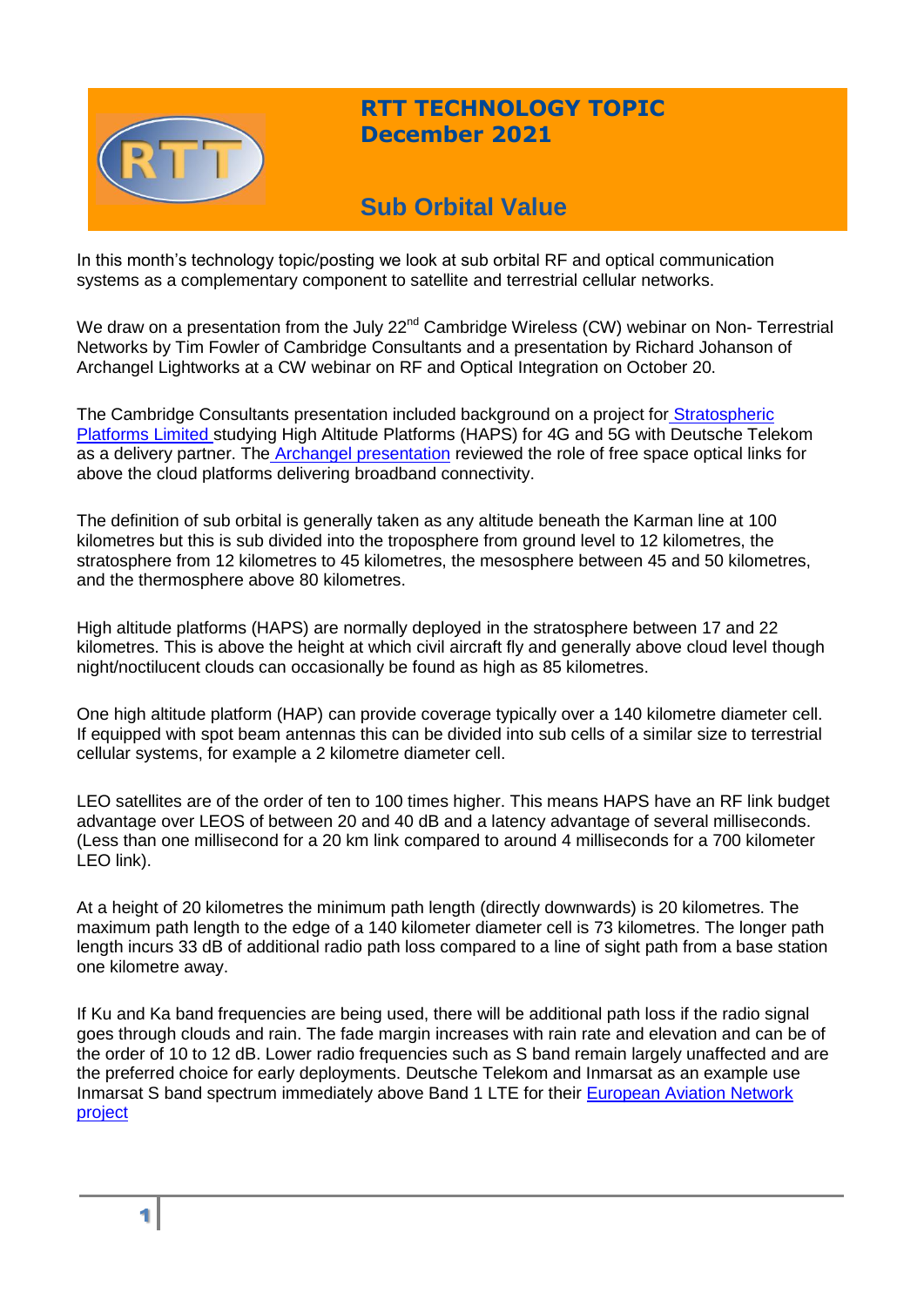Path loss and blocking loss will be minimised if HAPS platforms are Nearly Overhead Nearly all the time though this implies a high density of HAPS platforms and negates the economic benefit of illuminating larger cells.

Sub orbital platforms by definition need to stay up in the sky. They can either be unpowered lighter than air, for example balloons which go where the wind takes them or powered lighter than air though speed needs to match wind speed which can be difficult due to the typical size of Lighter than Air platforms.

The Stratospheric platform is based on a light weight air frame with a wing span of sixty metres. The aircraft uses hydrogen as the power source giving flight duration of the order of seven days and a payload of 140 kg. The airframe supports a smart antenna with a diameter of three metres giving 30dB of gain to ensure flux density on the ground is similar to terrestrial cellular line of sight. When the HAP is Line of Sight and terrestrial is Non Line of Sight, the HAP should have a link budget advantage. Stratospheric claim that a power budget of 20 kilowatts is feasible equivalent to 500 terrestrial masts.

Additional challenges of working in the stratosphere include cold air temperatures and counter intuitively, heat dissipation (due to being in a near vacuum). The need to refuel once a week requires navigation through civil aviation flight paths and a risk of damage from stormy weather.

The alternative is to use solar energy as the power source to keep the aircraft up in the stratosphere for longer but solar powered aircraft are fragile and have limited payload capability, around 5 to 15 kg with a payload power budget of 100 watts to 1 kW. Solar power is also less efficient above 30 degrees latitude particularly in the winter,

The viability of large scale deployment of hydrogen powered HAPS at present remains unproven and support from terrestrial vendors such as Nokia, Ericson and Huawei would greatly increase its chance of success. High power high tower terrestrial LTE can be deployed to support low population density cells of the order of several tens of kilometers and temporary coverage can be economically served from [LTE drones or LTE equipped light aircraft.](http://www.uasmagazine.com/articles/1718/verizon-explains-flying-cell-site-drone-project)

Scale economy is also an issue. Huawei build hundreds of thousands of base stations every year and very few of them leave the ground.

An alternative is to use High Altitude Platforms to support sub orbital optical networks

As with Ku and Ka band radio frequencies, laser links are affected by rain and mist and cloud. A free space optical system in clear conditions will have a loss similar to fibre, of the order of 0.2 dB per kilometre. The free space link will also have a speed advantage over fibre, 100% of the speed of light rather than 70% of the speed of light. Dense fog will increase link loss to tens of dB's of loss per kilometre. Very dense fog can increase the link loss per kilometre to over 300 dB. Free space optical systems in the atmosphere will also suffer from scattering and atmospheric turbulence including scintillation.

Getting above cloud level makes things more predictable. A 500 kilometre link between two HAPS at 20 kilometres using an intensity modulated laser at 1550 nm can typically yield a data rate of 384 Mbit/s with a Bit Error rate of 1 in 10<sup>6</sup> with a transmit power of 800 milliwatts. Some systems use a beacon channel at 810 nm or 976 nm for acquisition, pointing and tracking. Some of these acquisition and pointing and tracking systems use MEMS mirrors to reduce size and cost.